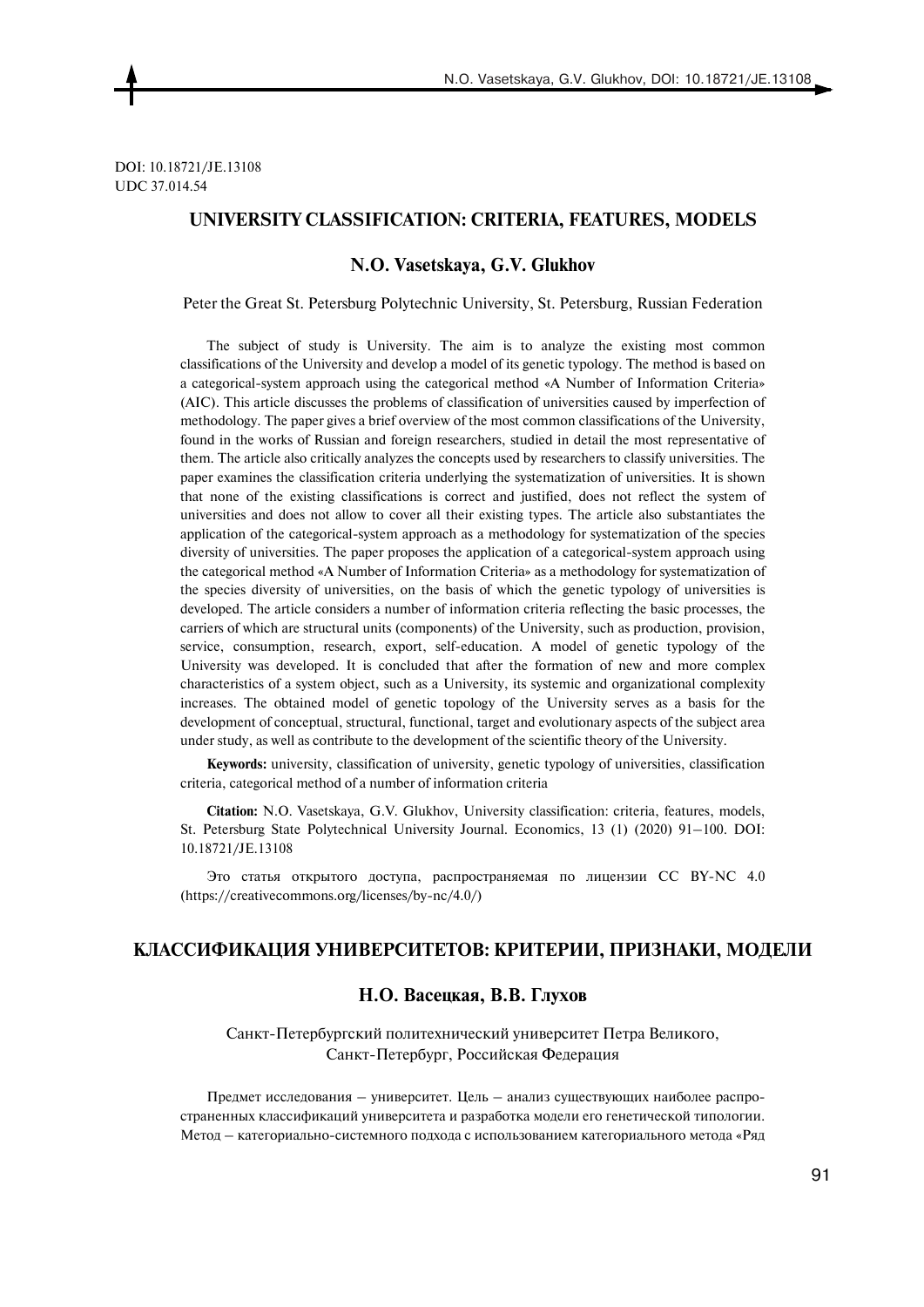информационных критериев» (РИК). Рассматриваются проблемы классификации университетов, обусловленные несовершенством методологии. Дан краткий обзор наиболее распространенных классификаций университета, встречающихся в работах российских и зарубежных исследователей, детально изучены наиболее представительные из них. Критически проанализированы основания, применяемые исследователями для классификации университетов. Изучены классификационные критерии, используемые при систематизации университетов. Показано, что ни одна из существующих классификаций является корректной и обоснованной, так как не отражает не отражает природу университета, его целевую функцию, универсальный элементный состав, структуру, качественные характеристики и закономерности развития. Обосновано применение категориально-системного подхода в качестве методологии систематизации видового разнообразия университетов. Предложено применение категориально-системного подхода с использованием категориального метода «Ряд информационных критериев» в качестве методологии систематизации видового разнообразия университетов, на базе которого разработана генетическая типология университетов. Рассмотрен ряд информационных критериев, отражающих базовые процессы, носителями которых являются структурные подразделения (компоненты) университета, такие как производство, обеспечение, обслуживание, потребление, исследование, экспорт, самообучение. Разработана модель генетической типологии университета, в основе которой лежит теория выделения двухкомонентного системообразующего ядра в рамках категориальносистемного подхода с использованием категориального метода «Ряд информационных критериев». Данная модель характеризует последовательное развитие университета, то есть увеличение его системной и организационной сложности путем обретения им новой качественной характеристики. Сделан вывод, что по мере формирования новых, более сложных характеристик системного объекта, такого как университет, его системная и организационная сложность возрастает. Полученная модель генетической топологии университета служит базой для разработки понятийного, структурного, функционального, целевого и эволюционного аспектов исследуемой предметной области, а также способствуют развитию научной теории университета.

**Ключевые слова:** университет, классификация университетов, генетическая типология университетов, классификационные критерии, категориальный метод ряда информационных критериев

**Ссылка при цитировании:** Васецкая Н.О., Глухов В.В. Классификация университетов: критерии, признаки, модели // Научно-технические ведомости СПбГПУ. Экономические науки. 2020. Т. 13, № 1. С. 91–100. DOI: 10.18721/JE.13108

This is an open access article under the CC BY-NC 4.0 license (https://creativecommons.org/licenses/by-nc/4.0/)

*Introduction.* In the conditions of changing socioeconomic epochs and the formation of the knowledge economy based on the production of human capital, universities as institutions of higher education have become quite popular objects of research in the scientific community. The economic system is currently undergoing fundamental changes both in the structure of the economy itself and in its institutions, associated with the strengthening of the role of knowledge and intellectual capital [1-3]. The main reason for the increased attention to the development of higher education is the transition to the knowledge economy, leading to the transformation of the forms of universities.

Historical experience shows that the content, structure, organization and functions of the education system are constantly changing under the influence of external impulses [4, 5]. On the one hand, this is due to the increasing role of higher education institutions in the development of the economy and society, on the other – due to the lack of development of their concept in the new economy.

One of the problematic elements of the scientific theory of the formation and development of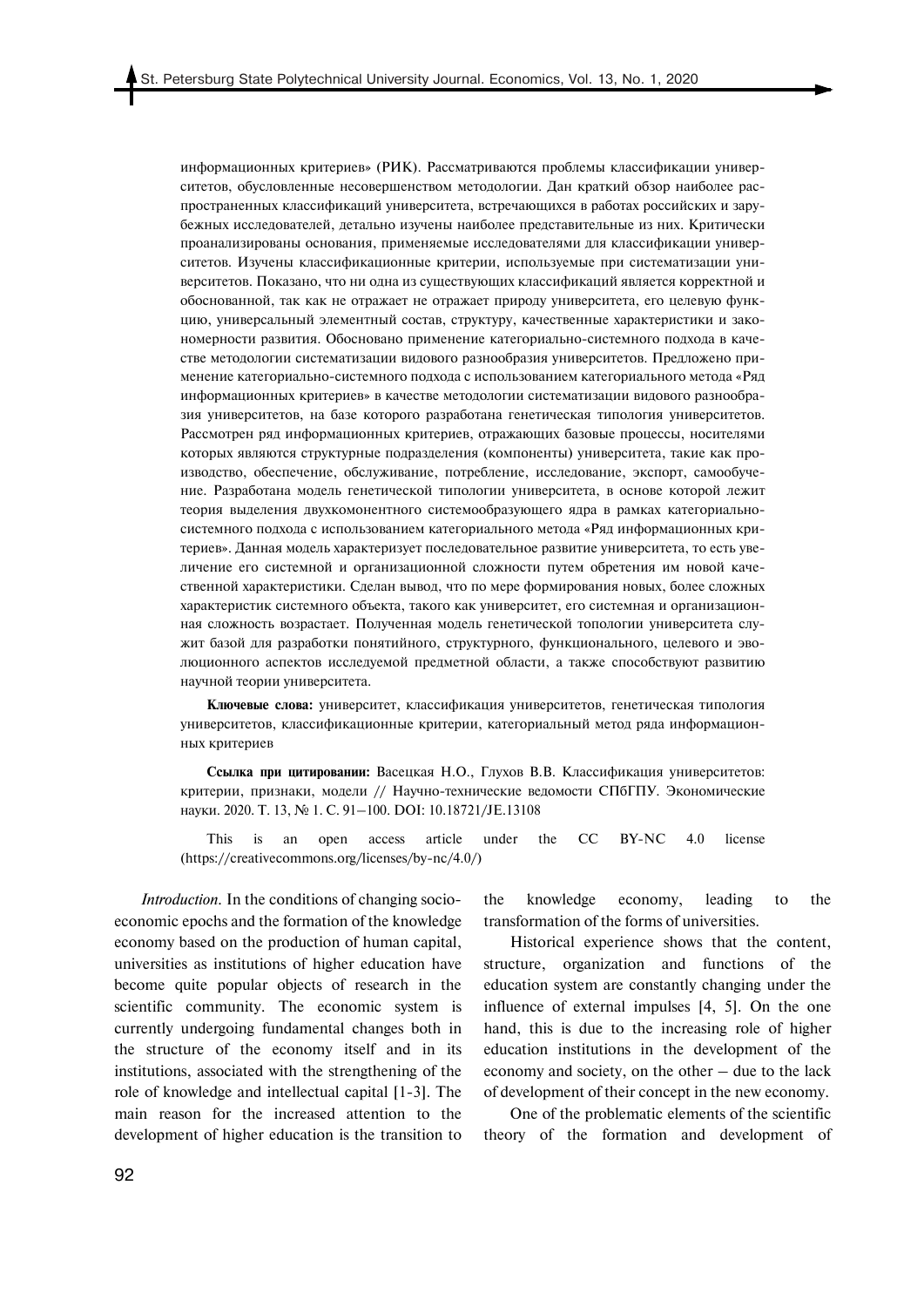Universities is the systematization of their varieties. The complexity of the structure, the diversity of its activities (educational, scientific, innovative) leads to the emergence of different forms and types of universities. In this regard, a wide variety of approaches and classifications based on them have been proposed. Modern classifications of universities do not fully reflect the essence of the University as a system object, its similarities and differences from other forms of socio-economic entities, component composition and stages of its formation and development.

Thus, the diversity of topologies of universities leads to the fact that the question of systematization of varieties of Universities in the economy remains uncertain. In this regard, the urgent task is to find and apply such a methodological approach to the systematization of varieties of Universities, which would describe the existing characteristics, forms and functions of universities, as well as new varieties that appear in accordance with the trends in the development of the economic system and subsystem of higher education. The significance of the task is determined by the fact that the state policy of higher education in general, and universities in particular, should be effective in accordance with the type, form and level of development of the University [6–9].

The solution of the problem of systematization of varieties of universities in this study is depend on a critical analysis of the existing classifications in the modern economic literature, as well as the search for a methodological approach to their universal systematization, based on the ideas formed at the previous stage of the study about their essence and their composition [10].

*Purpose.* The main purpose of the article is to analyze the existing most common classifications of the University and to develop a model of its genetic typology using the categorical method «A Number of Information Criteria» (AIC) in the framework of the categorical-system approach.

*Review of current classifications of Universities.*  The review of modern researches of University has shown that the most widespread classifications of universities are the following (Tab. 1)*.* 

The most representative are the classifications of Universities developed by Kuzminov Y.I. and Titova N.L.

In the works of Kuzminov Y. I. there are four naturally occurring types of Universities that make up the system of higher education today [12]:

1. Research type – national leaders focused on attracting talented youth from all over the country, whose effectiveness is based on existing or newly emerged research base.

2. Infrastructure type – Universities that provide training for the needs of the regions in such areas as education, health, trade, housing and communal service, transport without large-scale research activities.

3. Sector type – industry Universities that produce personnel for a specific labor market.

4. Actual general higher education type – Universities provide access to education to all segments of the population and their main function is to «socialize» in the absence of a scientific component.

Titova N.L., proposes to group Universities by their ability to adapt to the external environment. The author proposes to consider such basic characteristics as indicators of the level of resource provision of the educational process, the degree of financial performance, the intensity of the use of non-core activities, the scale of quantitative growth [17]. Depending on these characteristics Titova N.L. distinguishes the following types of universities:

 – »Leaders» – the type corresponding to harmonious development in several directions;

 – »Accumulators of material and human resources» – type of intensive development carried out at the expense of capitalization of financial resources and their investment in personnel and material base;

 – »Accumulator of financial resources» – type of intensive development aimed at maximizing the financial results of core activities;

 – »Diversifiers» – a type of behavior in which noncore activities predominate;

 – »Expansionists» – type of development with rapid quantitative growth of the main activity (number of divisions, specialties, volume of admission, etc.);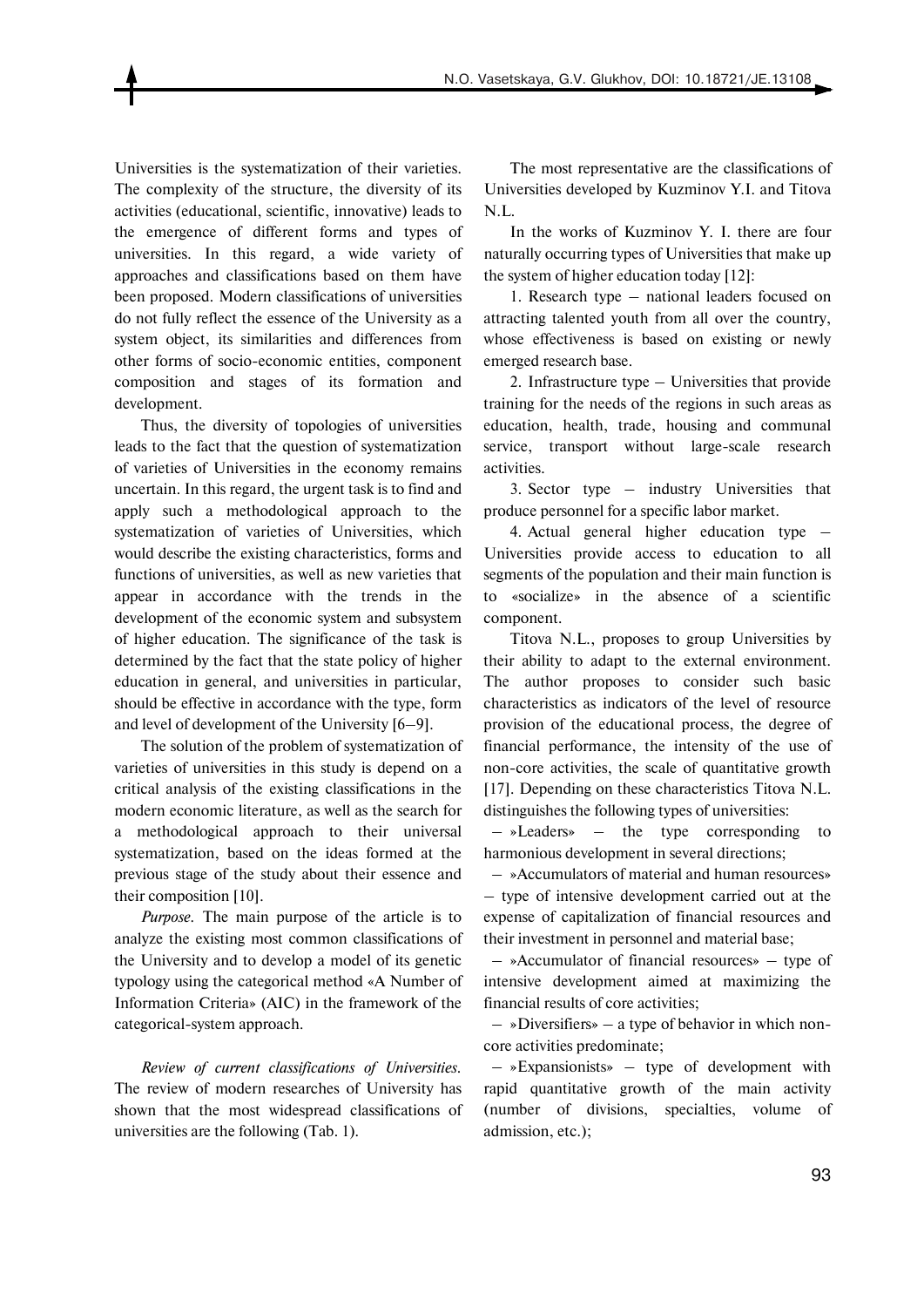# Table 1

| <b>Classification of Universities</b> |  |  |
|---------------------------------------|--|--|
|---------------------------------------|--|--|

| Classification parameter  | Allocated types                                                                       | Authors                    |
|---------------------------|---------------------------------------------------------------------------------------|----------------------------|
| <b>Branch affiliation</b> |                                                                                       | Ushakov G.A.               |
|                           | -classical (research in the field of natural Sciences and Humanities);<br>-technical; | Shuruev A.S [11]           |
|                           | -technological;                                                                       |                            |
|                           | -agricultural;                                                                        |                            |
|                           | -medical;                                                                             |                            |
|                           | -pedagogical;                                                                         |                            |
|                           | -other (artistic, musical, etc.)                                                      |                            |
| Personnel needs of the    | -research;                                                                            | Kuzminov Y.I. et al.       |
| economy                   | -infrastructural;                                                                     | $[12]$                     |
|                           | -sector;                                                                              |                            |
|                           | -actual general higher education                                                      |                            |
| Geography (radius)        | -local;                                                                               | Vashurina E.V. et al. [13] |
| of influence              | -regional;                                                                            |                            |
|                           | -national;                                                                            |                            |
|                           | global                                                                                |                            |
| Size (number of teachers  | -very small;                                                                          | Carnegie E. [14]           |
| and students)             | -small:                                                                               |                            |
|                           | -medium;                                                                              |                            |
|                           | -large;                                                                               |                            |
|                           | -very large                                                                           |                            |
|                           | -large;                                                                               | Bernardo A. [15]           |
|                           | -medium;                                                                              |                            |
|                           | -small                                                                                |                            |
| Organizational structure  | -project-oriented,                                                                    | Konstantinova A.V. [16]    |
|                           | -entrepreneurial,                                                                     |                            |
|                           | -network, etc.                                                                        |                            |
| Strategy of adaptation to | -«Leaders»;                                                                           | Titova N.L. [17]           |
| environmental changes     | -«Accumulators of material and human resources»;                                      |                            |
|                           | -«Accumulator of financial resources»;                                                |                            |
|                           | -«Diversifiers»;                                                                      |                            |
|                           | -«Expansionists»;                                                                     |                            |
|                           | -«Conservatives»;                                                                     |                            |
|                           | -«Outsiders»                                                                          |                            |
| Type of economic model    | -«State employee»;                                                                    | Abankina I.V. [18]         |
|                           | -«Selling»;                                                                           |                            |
|                           | «Budget diversified universities»;                                                    |                            |
|                           | «Diversifiers»                                                                        |                            |
|                           | -state;                                                                               | Ivanov, S. S. [19]         |
|                           | -private commercial;                                                                  |                            |
|                           | -non-profit private                                                                   |                            |
| Functionality             | -«University as a temple of wisdom»;                                                  | Wolf R. [20]               |
|                           | $-\ast$ The University as a training camp for the professions»;                       |                            |
|                           | -«University as a social service station»;                                            |                            |
|                           | -«The University as an Assembly line for the creation of man»                         |                            |
|                           | -«University-researcher»;                                                             | Knyazev E. A.,             |
|                           | -«University-system integrator»;                                                      | Drantusova N. V. [21]      |
|                           | -«University-regional integrator";                                                    |                            |
|                           | -«University-personnel designer»                                                      |                            |

j.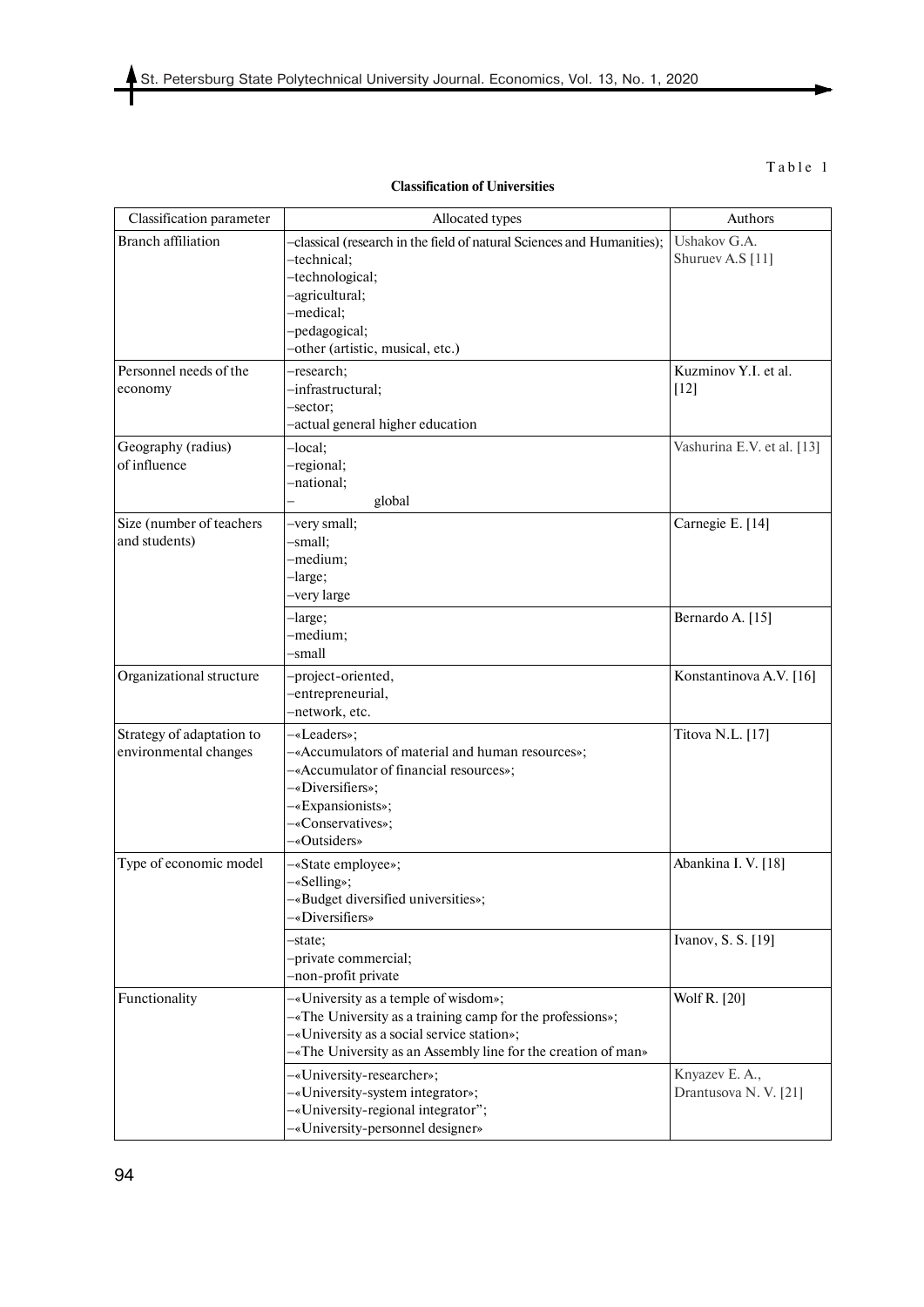– »Conservatives» – a type of development that does not lead to significant progress in any areas;

 – »Outsiders» – the type corresponding to lagging behind other objects in most areas of development.

All the above approaches to University classification are attempts to systematize universities identified and described by researchers. However, they are contradictory and generally do not contribute to a deeper understanding of the phenomenon of the University in Economics. This is due to the fact that they poorly reflect the nature of the University, its target function, universal elemental composition, structure, qualitative characteristics and patterns of development. It is also unclear how all these types and forms of Universities relate to each other. In addition, the considered classifications of universities do not identify the instruments of state support for a certain type of University at a certain stage of development, and therefore are not relevant in the development of strategies for the development of economic spheres and regions.

*Research methods.* To solve the problem of typologization of Universities, a categorical-system methodological platform was applied using the categorical method «A Number of Information Criteria» (AIC) [22]. This method allows to systematize both manifested in the environment and hypothetical varieties of the object.

The categorical AIC method is based on the concept of information criteria describing the qualitative characteristics of the system object, located in a certain sequence. Each subsequent qualitative characteristic reflects the greater consistency of the object compared to the previous one [22]. This method allows us to develop a typology based on the fact that the University is a system object that develops, changes its organizational and systemic complexity.

AIC method is implemented in the following sequence: first, the selection in the object basic quality characteristics; secondly, identifying the logic of the appearance of the object selected quality characteristics; thirdly, the formation of the qualitative model of the object.

*Research Result.* A critical analysis of the classification criteria used in the systematization of universities has led to the conclusion that the current classifications of universities do not reflect their system and do not allow to cover all their existing types. This is due to the fact that universities are characterized by a large number of functions and processes that can not be reflected in the elemental composition and structure of universities, which are also very complex. The classification criteria proposed by the authors of the classifications do not allow to classify universities unambiguously. In our opinion, the most complete and qualitative taxonomic aspect in the study of universities can be reflected in their typology.

The University is a system object in which several activities are concentrated, which indicates its intersectoral nature, and the implementation of the function of training for various sectors of the economy. This circumstance leads to the fact that the application of such classification criteria as «industry affiliation» and «personnel needs of the economy» is not completely incorrect and does not allow to classify complex intersectoral structures.

The division of universities by geography (radius) of influence is also impractical due to the fact that the structural feature of the University is the following: all units tend to be located in one place, so spatial localization is a universal feature of the University. In this regard, this characteristic is characteristic of any type of University and it is also inappropriate to apply it as a classification criterion. Classifications, based on the geographical factor, are relevant, while it is necessary to determine for them the nature of state support (federal, regional), but do not reflect the essence of the University as an object of economy.

The parameter «size (number of teachers and students)» is also difficult to apply due to the fuzziness and high mobility of the boundaries of the concept of «University».

Interactions between the participants of the structural units of the University are quite complex, so we can consider the allocation of universities on the classification parameter «organizational structure» incorrect.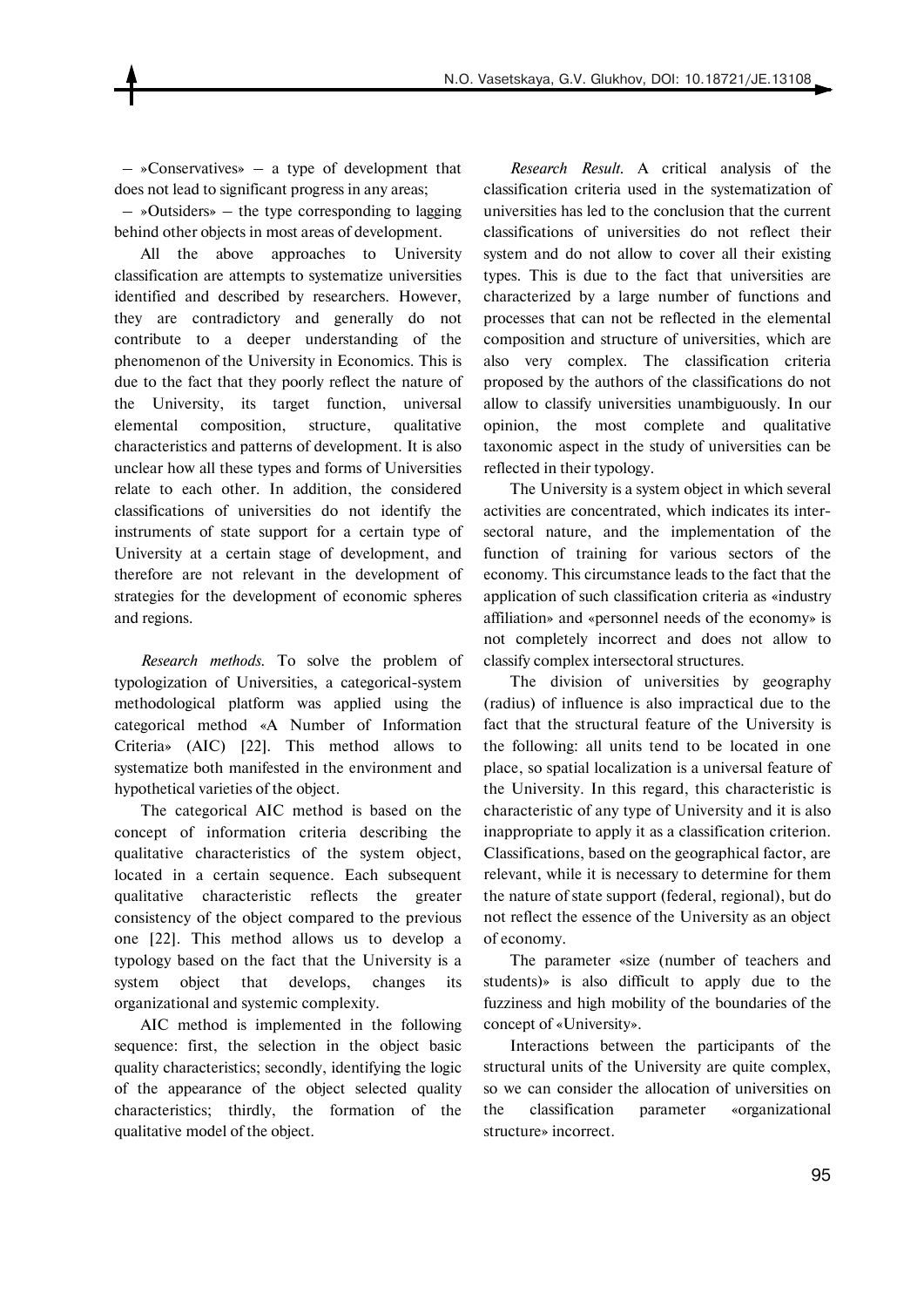The criterion «strategy of adaptation to changes in the external environment» evaluates the University on a limited set of basic characteristics that do not fully reflect the real potential of the University.

It is also difficult to separate universities according to the criteria of «type of economic model» and «functional purpose».

In modern Russian science there is no clear separation of the concepts of «University» and «Institution». Therefore, in the current study of University classifications, these concepts were accepted as identical.

Thus, modern scientific theory, solving the problem of classifying universities, does not consider them as objects with uniform qualitative parameters, but at the same time characterized by a variety of forms.

*Categorical approach to the systematization of varieties of universities.* Representation of the University as system objects assumes allocation at it of the structural components reflecting its essential characteristics. On the basis of them typologization of all variety of forms of universities can be realized. The University implements a number of internal functions, such as production, provision, service, consumption, research, export, training, in order to perform its main function, namely, the production (training) of personnel, ensuring sustainable progressive

development of society. These functions appear in the process of its development in a certain sequence.

Thus, a number of elementary qualitative characteristics of the University –internal functions – in the AIC method is represented by the processes reflected by the following information criteria [20]

- K1 production;
- K2 support;
- K3 service;
- K4 consumption;
- K5 examination;
- K6 export;
- K7 self-study;
- K8 university.

These processes are implemented by structural elements of the University –departments.

The above sequence of elementary characteristics (and processes) reflects the logic of progressive development of the University, accompanied by an increase in systemic and organizational complexity.

The parameter «two-component (two-process) kernel» acts as a typologization criterion. The application of this criterion allows us to distinguish many different types and forms of the University and arrange them in a certain way. This typology of universities is genetic in nature, as it reflects its evolutionary aspects (Fig. 1).

|                     |                     |                     |                     |                      |                     | 8university          |
|---------------------|---------------------|---------------------|---------------------|----------------------|---------------------|----------------------|
|                     |                     |                     |                     |                      |                     | 7self-study          |
|                     |                     |                     |                     |                      |                     | <b>б</b> экспорт     |
|                     |                     |                     |                     |                      | 8university         | 8university          |
|                     |                     |                     |                     |                      | 6export             | 7self-study          |
|                     |                     |                     |                     |                      | <b>Sexamination</b> | <b>5</b> examination |
|                     |                     |                     |                     | 8university          | 8university         | 8university          |
|                     |                     |                     |                     | <b>5</b> examination | 6export             | 7self-study          |
|                     |                     |                     |                     | 4consumption         | 4consumption        | 4consumption         |
|                     |                     |                     | 8university         | 8university          | 8university         | 8university          |
|                     |                     |                     | 4consumption        | <b>5</b> examination | 6export             | 7self-study          |
|                     |                     |                     | 3service            | 3service             | 3service            | 3service             |
|                     |                     | 8university         | 8university         | 8university          | 8university         | 8university          |
|                     |                     | 3service            | 4consumption        | <b>5</b> examination | 6export             | 7self-study          |
|                     |                     | 2support            | 2support            | 2support             | 2support            | 2support             |
|                     | 8university         | 8university         | 8university         | 8university          | 8university         | 8university          |
|                     | 2support            | 3service            | 4consumption        | <b>Sexamination</b>  | 6export             | 7 self-study         |
|                     | <i>l</i> production | <i>l</i> production | <i>l</i> production | <i>l</i> production  | <i>l</i> production | <i>l</i> production  |
| 8university         | 8university         | 8university         | 8university         | 8university          | 8university         | 8university          |
| <i>l</i> production | 2support            | 3service            | 4consumption        | <b>5</b> examination | 6export             | 7self-study          |
| 0                   |                     |                     | $\theta$            | $_{0}$               | $\theta$            |                      |

**Fig. 1.** Genetic typology of the University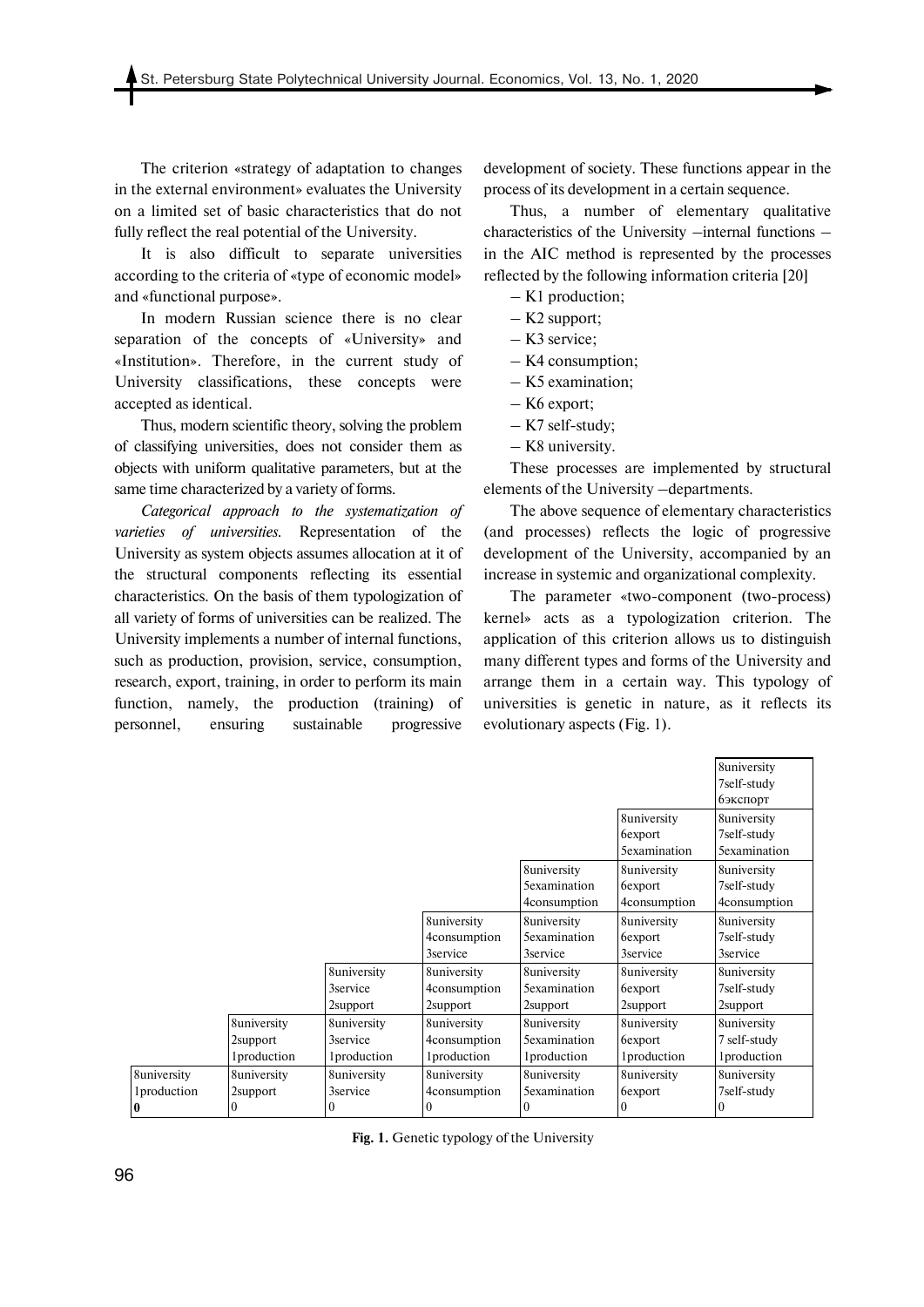Each of the horizontal and vertical levels in the scheme is represented by a set of cells consisting of two-component nuclei, in which one of the coreforming components is constant, and the second is consistently changing in accordance with the list of activities of the University. As a permanent component, there is the following, more complex type of activity, denoted by an information criterion of a higher order. This approach characterizes the consistent development of the University, that is, increasing its systemic and organizational complexity by acquiring a new qualitative characteristic.

In the presented genetic typology, all types of University reflected by a horizontal row, part of the nucleus have components designated by information criteria from K1 to K6, and vertical-from K2 to K7. The lower topological level is represented by a University implementing one type of activity (K810-870).

 – K810 – «University of producers». University only with divisions-producers (excluding other participants);

 – K820 – «University of suppliers». University only with departments-suppliers (excluding other participants);

 – K830 – «University serving». University only with serving divisions (excluding other participants);

 – K840 – «University of consumers». University only with divisions-consumers (excluding other participants);

 – K850 – «Research University». University only with research units (excluding other participants);

 – K860 – «Export University». University only with export divisions (excluding other participants);

 – K870 – «Self-study University». University only with units responsible for self-study (excluding other participants).

These types of University can be interpreted as Universities that have the opportunity to develop into a full-fledged University.

The next level of topology is represented by Universities operating on the basis of a twocomponent core consisting of production as a constant component in combination with a variable component (K821-K871):

K821 – units-producers/units-suppliers;

K831 – units-producers/service units;

K841 – divisions-producers/divisions-consumers;

K851 – producers units / research units;

K861 – units-producers/export units;

K871 – producers units/units responsible for self-study.

The third level of the scheme characterizes the types of University with a core in which a permanent component is the provision of the production process. The variable component participates according to the list of activities (K832-K872).

The typology cells located in the upper part of the diagram (Figure 1), as the core in which the most complex activities are implemented, such as research and export activities, self-study activities, corresponds to the University with the highest development. A University with complex activities as a core component is characterized by a higher level of systemic and organizational complexity compared to a University based on simpler activities.

All options for the formation of the core of the University are defined by the list of basic processes implemented at the University and recorded by the AIC.

Two-component University core does not imply the absence of processes outside the core. In addition, all processes reflected by information criteria of a lower order than the corresponding core components are necessarily present in the University systemНо с точки зрения назначения университета, его роли во внешней среде эти процессы и компоненты, их реализующие, играют подчиненную по отношению к ядру роль. Two-component University core does not imply the absence of processes outside the core. In addition, all processes reflected by information criteria of a lower order than the corresponding core components are necessarily present in the University system. In terms of the purpose of the University, processes and components that implement its role in the external environment, play a subordinate role in relation to the core. It is the components of the core in the University of the corresponding type that determine the purpose of its development, the principles of combining departments into the University, the mechanisms of its interaction with the environment. The competitiveness of the University in these specific conditions depends on the composition and level of development of the core.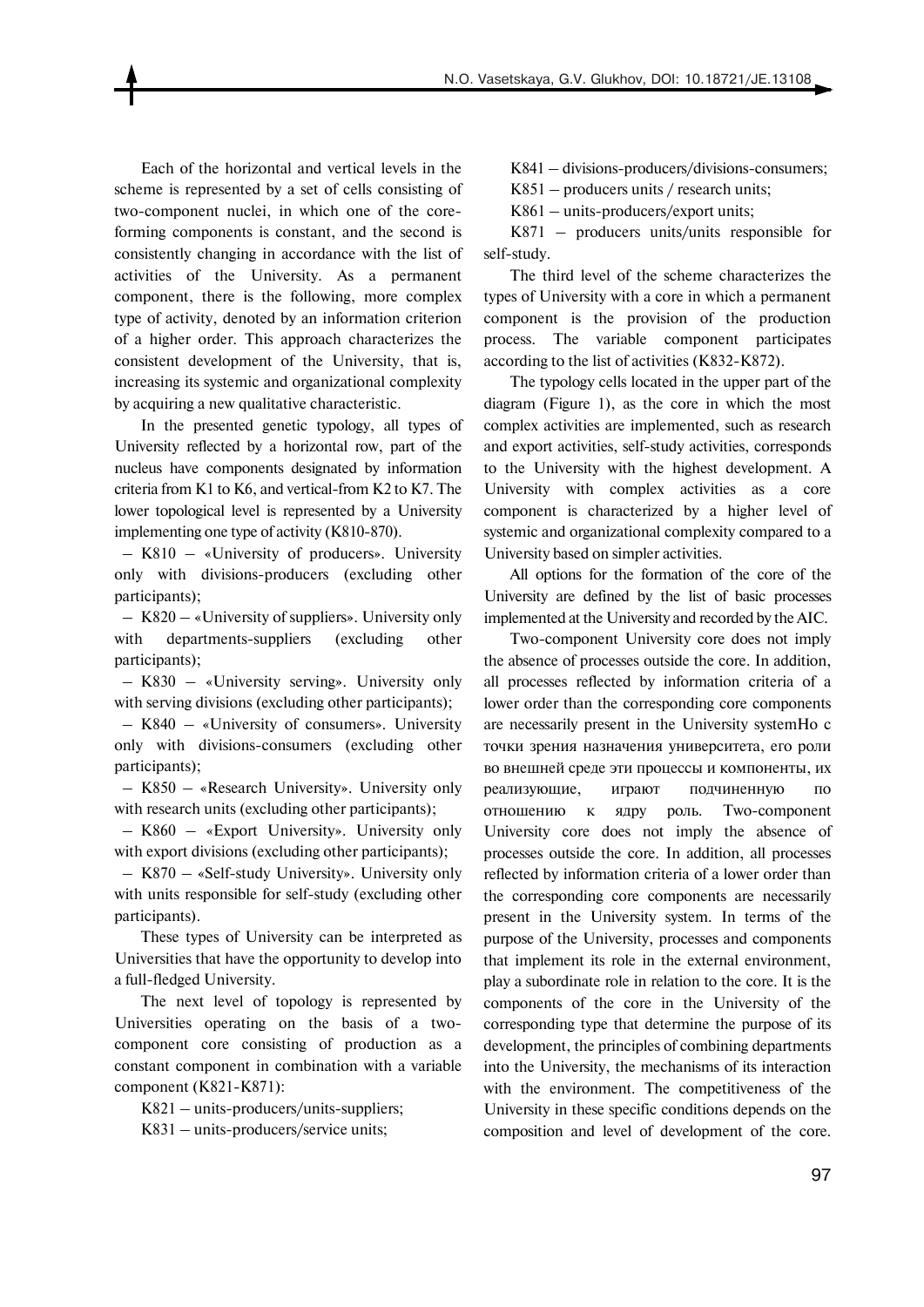Thus, the components that are not part of the core of the University do not determine the goals and trajectories of development. For example, the University K851production / research is characterized by active interaction of production units with research units engaged in scientific activities. The supply and service units at the University play a significant but not a leading role. Its competitiveness and prospects for progressive development determine the interaction between producers and researchers.

On the other hand, the logic of the genetic topology of the University does not exclude processes reflected by information criteria of a higher order compared to the corresponding components of the core. However, as practice shows, they are fragmentary and in the structure of the University are one of the types of infrastructure elements.

The developed typology of universities has the following advantages. Firstly, all the types and forms of Universities described in the scientific literature can be qualified as a specific type and form within a given typology. Secondly, the allocated types and forms which do not have the corresponding description in the special literature, allow to carry out their purposeful search in the economic environment, and also their purposeful creation. Thirdly, a reasonable disposition of species and forms of universities includes both static and dynamic aspects, and allows to identify possible trajectories of their development and ensure it in the right direction.

*Conclusion.* The study showed the following results:

1. The imperfection of the modern methodology of systematization of varieties of universities leads to

[1] **S.P. Terekhov.** Society enriched with knowledge as a result of global competition, World economy and international business: a Collection of scientific papers. M.: MIAN, 2005.

[2] **Yogesh Malhotra.** Knowledge Assets in the Global Economy: Assessment of National Intellectual Capital, Journal of Global Information Management, 8 (3) (2000) 5–15.

[3] **Karl–Erik Sveiby,** A Knowledge–based theory of the Firm. To guide Strategy Formulation, Journal of Intellectual Capital, 2 (4) (2001) 344–358.

problems in their classification as systemic objects in the economy.

2. The classification criteria of universities used in their systematization in the works of domestic and international researchers do not reflect the nature of the University, (target function, universal elemental composition, structure, qualitative characteristics and patterns of development).

3. The study of such a phenomenon as a University, the process of its origin, functioning and evolution, can be carried out on the basis of the developed model of genetic topology of Universities, based on the theory of allocation of two-component system-forming core within the categorical-system approach using the categorical method «A Number of Information Criteria» (AIC).

4. The developed model of genetic topology of the University allows not only to organize the types and forms of the University and study its organizational structure, but also to track the emergence of new functions, processes, structural components, which is a sign of the emergence of new species and forms of the University.

*Direction of further research*. The obtained model of genetic typology of the University using the categorical method «A Number of Information Criteria» (AIC) within the framework of the categorical-system approach serves as a basis for the development of conceptual, structural, functional, target and evolutionary aspects of the subject area under study.

The study was conducted with the financial support of RFBR, project № 20-010-00942 А.

#### **REFERENCES**

[4] **A.P. Gorbunov,** The higher education as the source and underlying innovative dynamic phase element in the mechanism of modern social reproduction, Fundamental research, 6 (5) (2014) 962–969.

[5] **K. Idris,** Intellectual property a power tool for economic growth. WIPO Publication, Second edition, (2003) 8.

[6] **A.L. Andreev,** Universities in the context of social history: from «learning culture» to the formation of creative intellectual environments, Higher education in Russia, 6 (2013) 116–127.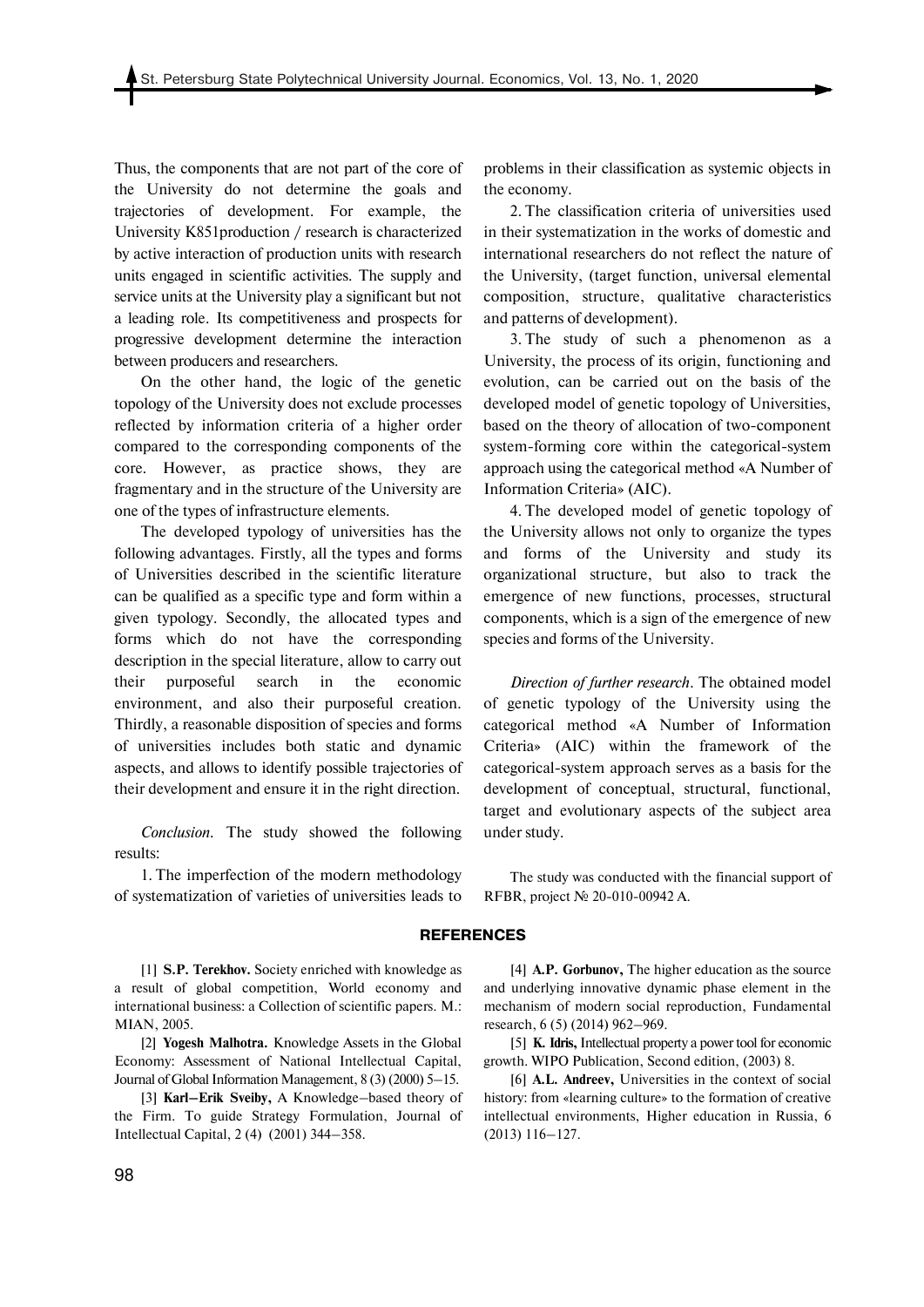[7] **E.A. Yarushkina,** Sphere of education as the first division of the knowledge economy, Bulletin of Adyghe state University, Series 5: Economics, 4 (111) (2012) 267–271.

[8] **A.V. Fedotov, N.O. Vasetskaya,** Evaluation of Macroeconomic efficiency of scientific research in Russia, University management, 3 (2013) 61–67.

[9] **L.M. Gokhberg, S.A. Zaichenko. G.A. Kitova, T.E. Kuznetsova,** Scientific policy: global context and Russian practice. Moscow: HSE, 2011.

[10] **G.D. Boush, Component-elemental composition** of business clusters: systems performance, Vestnik NSU. Socio-economic science, 10 (1) (2010) 62–73.

[11] **I.A.S. Ushakov, N.O. Suraev,** Planning and financing of training. Moscow: Economics, 1980.

[12] **Ya.I. Kuzminov, D.S. Semenov, I.D. Frumin,** The structure of the University network: from the Soviet to the Russian «master plan», Vopr. Obrazovania, 4  $(2013)$  8–63.

[13] **E.V. Vashurina, Y.S. Evdokimova, M.N. Ovchinnikov,** Some approaches to developing a typology of Russian universities, University management: practice and analysis, 4-5 (2014) 21–27.

[14] The Carnegie Classification of Institutions of Higher Education (n.d.). About Carnegie Classification. URL: http://carnegieclassifications.iu.edu/, svobodnyy

[15] **A.B.I. Bernardo,** Towards a Typology of Philippine Higher Education Institutions. Manila: Commission on Higher Education, 2003.

[16] **A.V. Konstantinova,** Typologies and models of universities in the Russian system of higher professional education, Scientific forum: Jurisprudence, history, political science and philosophy: collection of articles on the materials of the X International scientific and practical conference, 8 (10) (2017) 16–22.

[17] **N.L. Titova,** The Path of success and failure: strategic development of Russian universities. Moscow: MAX Press, 2008.

[18] **I.V. Abankina [et al.],** Typology and analysis of scientific and educational performance of Russian universities, Foresight, 7 (3) (2013) 48–63.

[19] **S.S. Ivanov, I.E. Volkova,** Global rankings of higher education systems. M.: FIRO, 2009.

[20] **R.P. Wolff,** The ideal of the university. London: Routledge, (1992) 38.

[21] **E.A. Knyazev, N.V. Drantusova,** Differentiation in higher education: basic concepts and approaches to study, University management: practice and analysis, 5 (2012) 43–52.

[22] **V.I. Razumov,** Categorical-system methodology in the preparation of scientists: textbook. Omsk: Omsk. state University, 2004.

**VASETSKAYA Natalia O.** E-mail: vno@spbstu.ru **GLUKHOV Vladimir V.** E-mail: vicerector.me@spbstu.ru

#### **СПИСОК ЛИТЕРАТУРЫ**

[1] **Терехов С.П.** Общество, обогащенное знаниями, как результат мировой конкуренции. Мировая экономика и международный бизнес: сб. науч. тр. М.: МИЭП, 2005. 208 с.

[2] **Yogesh Malhotra.** Knowledge Assets in the Global Economy: Assessment of National Intellectual Capital // Journal of Global Information Management. 2000. No. 8(3). P. 5–15.

[3] **Karl–Erik Sveiby.** A Knowledge–based theory of the Firm. To guide Strategy Formulation // Journal of Intellectual Capital. 2001. Vol. 2, no. 4. P. 344–358.

[4] **Горбунов А.П.** Система высшей школы как исходное и базовое инновационно–динамическое звено в пофазном механизме современного общественного воспроизводства // Фундаментальные исследования. 2014. № 6 (5). С. 962.

[5] **Idris К.** Intellectual property a power tool for economic growth // WIPO Publication. 2003. Second ed. P. 8.

[6] **Андреев А.Л.** Университеты в контексте социальной истории: от «обучения культуре» к формированию креативных интеллектуальных сред // Высшее образование в России. 2013. № 6. С. 116–127.

[7] **Ярушкина Е.А.** Сфера образования как первое подразделение экономики знаний // Вестник Адыгейского государственного университета. Серия 5: Экономика. 2012. № 4 (111). С. 267–271.

[8] **Федотов А.В., Васецкая Н.О.** Оценка Макроэкономической эффективности научных исследований в России // Университетское управление. 2013. Вып. 3. С. 61–67.

[9] **Гохберг Л.М., Заиченко С.А. Китова Г.А., Кузнецова Т.Е.** Научная политика: глобальный контекст и российская практика. М.: НИУ ВШЭ, 2011. 182 с.

[10] **Боуш Г.Д.** Компонентно-элементный состав бизнес-кластеров: системное представление // Вестник НГУ. Социально-экономические наука. 2010. Т. 10 (1). С. 62–73.

[11] **Ушаков Г.И., Шуруев А.С.** Планирование и финансирование подготовки специалистов. М.: Экономика, 1980. 168 с.